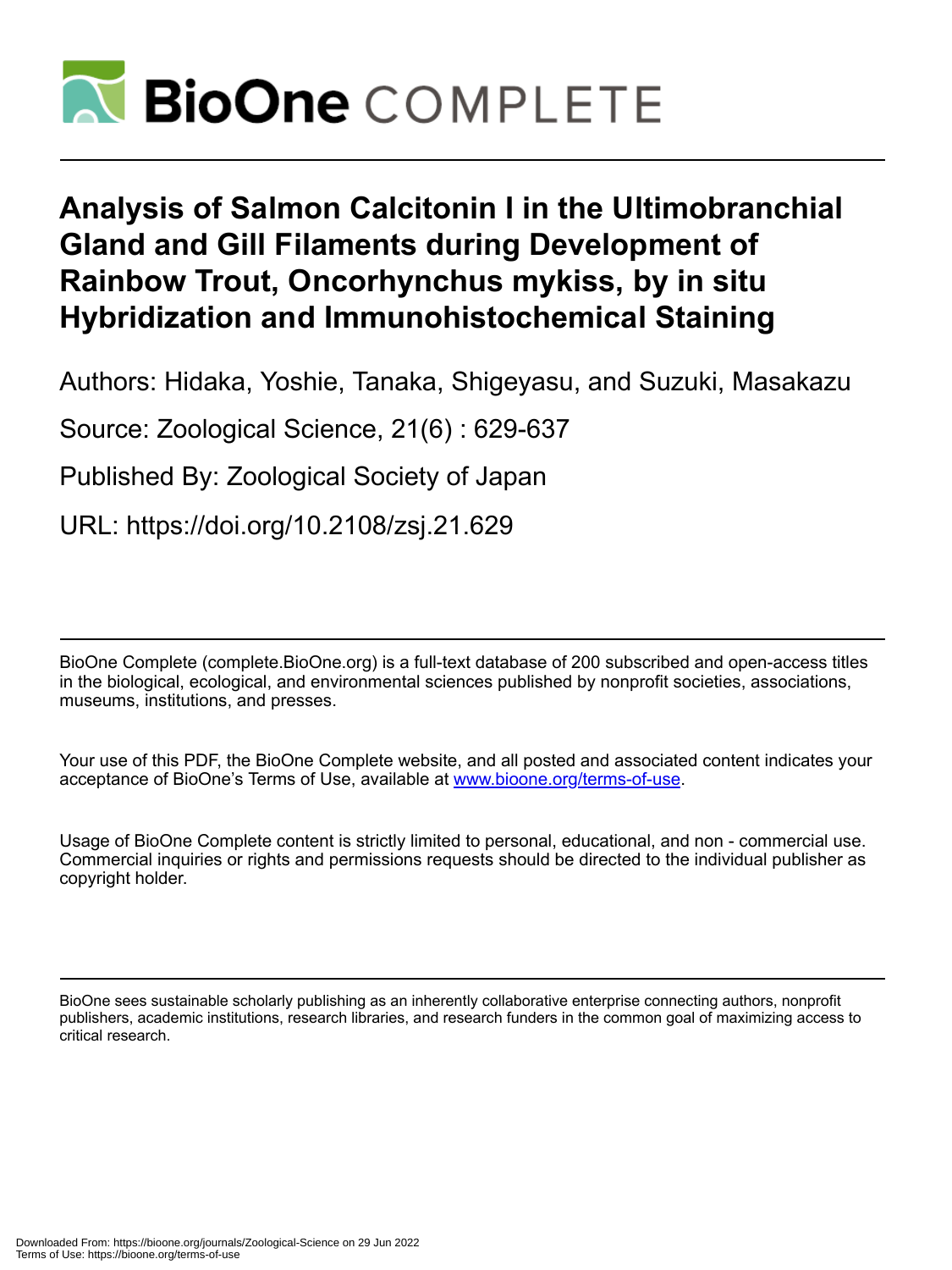## **Analysis of Salmon Calcitonin I in the Ultimobranchial Gland and Gill Filaments during Development of Rainbow Trout,** *Oncorhynchus mykiss***, by** *in situ* **Hybridization and Immunohistochemical Staining**

Yoshie Hidaka, Shigeyasu Tanaka, and Masakazu Suzuki\*

*Department of Biology, Faculty of Science, Shizuoka University, Ohya 836, Shizuoka City, Shizuoka 422-8529, Japan*

**ABSTRACT**—We have cloned two distinct cDNAs encoding salmon-type calcitonin (sCT)-I cDNAs from the ultimobranchial gland of rainbow trout, *Oncorhynchus mykiss*. Both cDNAs were predicted to encode nearly identical sCT-I precursors which consisted of an N-terminal peptide of 80 amino acid residues, a putative cleavage site Lys-Arg, sCT-I, a cleavage and amidation sequence Gly-Lys-Lys-Arg, and a C-terminal peptide of 18 amino acids. Development of sCT-I-expressing cells was then examined by employing conventional histochemical staining, *in situ* hybridization with a specific cRNA probe, and further immunohistochemistry. The primordium of the ultimobranchial gland was first identified, as two cell masses, in the region between the alimentary canal and sinus venosus behind the heart 17 days postfertilization (dpf; 14°C). However, expression of sCT-I mRNA could not be detected in this gland until one day later, and appeared at 18 dpf. sCT-I immunoreactivity was first observed at 19 dpf (two days before hatching), and the ultimobranchial gland began to assume a follicular structure at 20 dpf (one days before hatching). As ontogeny proceeded, the sCT-I-immunoreactive cells increased in both number and stainability. The sCT-I mRNA was also expressed on the developing gill filaments, but immunoreactive sCT-I was not detected in these sites. These results provide basic data for further research on the organogenesis of the trout ultimobranchial gland.

**Key words:** salmon-type calcitonin, rainbow trout, ultimobranchial gland, gills, development

## **INTRODUCTION**

Calcitonin (CT) is a vertebrate peptide hormone first identified as a hypocalcemic substance in mammals (Copp *et al.,* 1962). Mammalian CT, abundantly produced from the thyroidal C-cells, is now considered to have a primary role in skeletal conservation (Zaidi *et al.,* 2002). However, recent studies have suggested that CT is synthesized in a variety of extrathyroidal tissues (Beker *et al.,* 1979; Sexton *et al.,* 1999), exerting additional functions as a local factor: e.g. regulation of the sperm mobility and capacitation (Gnessi *et al.,* 1984; Fraser *et al.,* 2001), and of the embryonic implantation and development (Ding *et al.,* 1994; Wang *et al.,* 1998). As for fish, accumulating evidence also indicates that CT may be synthesized in various tissues including the ultimobranchial gland, the major production site of fish CT

 $*$  Corresponding author: Tel.  $+81-54-238-4769$ ; FAX. +81-54-238-0986. E-mail: sbmsuzu@ipc.shizuoka.ac.jp

(Martial *et al.,* 1994; Sasayama 1999; Clark *et al.,* 2002). Although its physiological significance is controversial, it is suggested that serum fish CT might protect scales from excessive resorption in the goldfish (*Carassius auratus*) and nibbler fish (*Girella punctata*) (Suzuki *et al.,* 2000a), and be involved in the reproductive physiology of rainbow trout (*Oncorhynchus mykiss*) (Bjornsson *et al.,* 1986). Okuda *et al.,* (1999) further proposed that CT, produced locally in the small intestine, might suppress acute absorption of calcium and nutrition in the goldfish. The mRNA encoding a possible calcitonin receptor is also detected in a number of tissues of flounder (Suzuki *et al.,* 2000b), implying diverse functions of fish CT in the adult. To our knowledge, however, there is no report describing the early development and differentiation of CT-producing cells with a survey of the whole fish body. Identification of CT-producing cells during fish ontogeny is important for the understanding of their physiological roles in development. In the present study, we have cloned the mRNA encoding salmon-type CT-I (sCT-I) from the rainbow trout, and established a whole mount *in situ* hybridization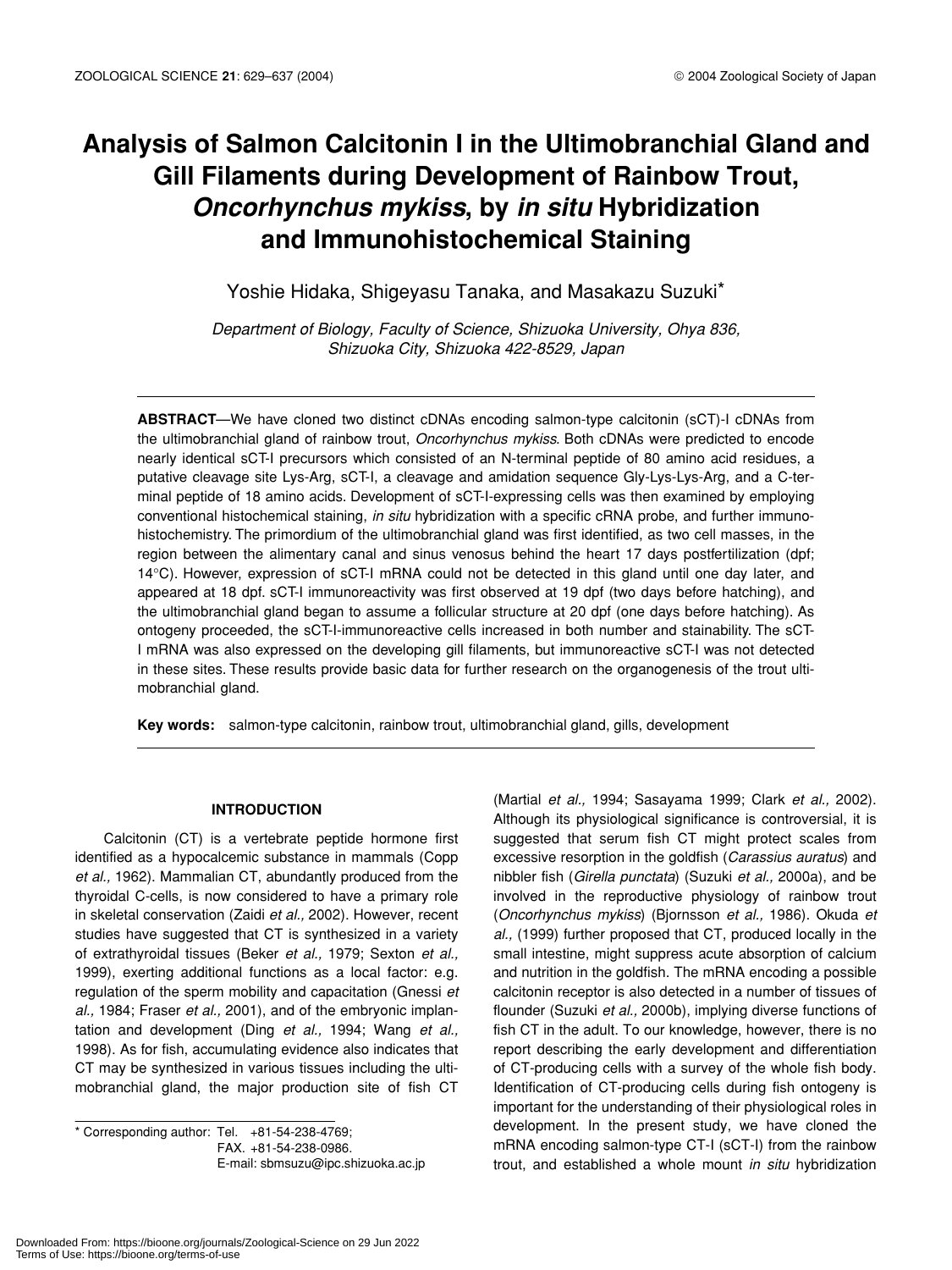system for trout embryos and alevins. Temporal and spatial expression of the sCT-I mRNA during the early development was then investigated using this technique. Production of sCT-I peptide was further examined by immunohistochemical staining.

## **MATERIALS AND METHODS**

#### **Animals and sampling**

Two-year-old and 1.5-year-old rainbow trout, *Oncorhynchus mykiss*, of both sexes were collected at Fuji Trout Hatchery, Shizuoka, Japan, in March and May. After being carefully dissected out, ultimobranchial glands were immediately frozen in liquid nitrogen, or fixed in 4% paraformaldehyde (PFA)/0.01M phosphate-buffered saline (PBS) (pH 7.4) at 4°C. In September, eggs and sperm of rainbow trout were transported from Fuji Trout Hatchery to Shizuoka University, where artificial fertilization was carried out. Embryos and alevins were reared in an aquarium with recirculating fresh water at 14°C. The eyed stage was reached 13 days after fertilization, and the trout started hatching 21 days after fertilization. Nearly every day, from 7 days to 24 days after fertilization, embryos or alevins were collected, and some of them were fixed in Bouin's solution without acetic acid at 4°C overnight for histochemical analysis. Others were fixed in 4% PFA /PBS (pH 7.4) at 4°C overnight for *in situ* hybridization. Both the embryos and alevins of the chum salmon were reared at 10°C in the Otsuchi Marine Research Center of the Ocean Research Institue, University of Tokyo, and fixed nearly every week, from 13 days to 56 days after fertilization, for histological analysis.

## **Construction of cDNA library and DNA cloning**

Total RNA was extracted from 120 ultimobranchial glands of the trout using TRIZOL reagent (Invitrogen, Tokyo, Japan), and poly(A)<sup>+</sup> RNA was prepared with oligo-dT coated latex beads (Oligotex-dT30 super; Takara, Kyoto, Japan), according to the manufacturer's instructions. cDNA was prepared with a ZAP Express cDNA synthesis kit (Stratagene, La Jolla, CA, USA), and then a cDNA library was constructed using a ZAP Express cDNA Gigapack III Gold cloning kit (Stratagene). The resultant cDNA library contained 7.0  $\times$  10<sup>6</sup> recombinant rhambda phages, and was amplified to  $7.6 \times 10^8$  plaque-forming units (pfu) /ml.

#### **Preparation of cDNA probe**

Poly  $(A)^+$  RNA (0.5 µg) from the ultimobranchial gland was reverse-transcribed in 20 µl buffer containing 80 pmol of oligo-dT19 primer, 1 mM dNTP, 20 units RNase inhibitor (Toyobo, Osaka, Japan), and 10 units Rous-associated virus 2 (RAV-2) reverse transcriptase (Takara), as described previously (Suzuki *et al*., 1992). Polymerase chain reaction (PCR) was subsequently carried out with the sCT primers (5'-CAAGCGTTGCTCCAACCTCA, 20-mer; and 5'-CGTTTCTTGCCAGGCGTGCC, 20-mer) (Fig. 1a), using a Program Temp Control System, PC-701 (Astec, Fukuoka, Japan). The amplification profile for 30 cycles was dissociation at 94°C for 1.5 min, annealing at 55°C for 1.5 min, and extension at 72°C for 2.5 min. The final cycle included polymerization for 8 min. Amplification products were separated by electrophoresis, and a major band was subcloned into pGEM-3Z vector (Promega, Madison, WI, USA). Sequencing reactions were conducted with a thermo sequenase cycle sequencing kit (USB, Cleveland, OH, USA), and nucleotide sequences were analysed using a Li-Cor automated DNA sequencer model 4200L-2G (Li-Cor, Lincoln, NE, USA). A DNA probe was synthesized from a cDNA fragment encoding sCT-I, using a digoxigenin (DIG)-high prime kit (Roche Diagnostics GmbH, Mannhaim, Germany).

#### **DNA cloning and sequence analysis**

Approximately 18,000 recombinants from the amplified cDNA library were screened by plaque hybridization. Hybridization with the above cDNA probe and post-hybridization washing were performed, according to the manufacturer's instructions. Hybridization signals were detected with 25mM CSPD, a 1, 2-dioxetane chemiluminescent enzyme substrate (Tropix, Bedford, MA, USA), on Hyperfilm-ECL film (Amersham Biosciences, Piscataway, NJ, USA) after incubation with alkaline phosphatase-conjugated anti-DIG antibody (Roche). The pBK-CMV phagemid vectors with inserts were excised *in vivo* from the ZAP express vectors of positive recombinants, using the ExAssist helper phage (Stratagene). The nucleotide sequences of these DNAs were analysed using a Li-Cor automated DNA sequencer.

#### *In situ* **hybridization histochemistry**

Antisense and sense RNA probes of 113 bases (Fig. 1a) were prepared by *in vitro* transcription from the CT-encoding region of rainbow trout sCT-I cDNA, using a DIG RNA labelling kit (Roche). The procedure of whole-mount *in situ* hybridization for rainbow trout embryos and alevins was established based on several protocols for mammalian (Wilkinson, 1992) and zebrafish embryos (http:// www.shigen.nig.ac.jp:6070/zf\_info/zfbook/chapt9 /9.9.html). Briefly, fixed embryos and alevins were digested with 10 µg/ml proteinase K for 10 min (15 dpf and 18 dpf embryos) or 20 min (21 dpf and 24 dpf alevins), refixed in 0.2% glutaraldehyde/4% PFA for 20 min, and then incubated at 65°C overnight with the hybridization buffer containing 1 µg/ml DIG-labelled cRNA. The composition of the buffer was 50% formamide, 5x SSC, 50 µg/ml yeast tRNA, 40 µg/ml heparin, and 1% SDS. After hybridization, the specimens were washed twice in 50% formamide/5x SSC/1% SDS at 65°C for 30 min each time, then treated twice with 20 µg/ml RNase A at 37°C for 30 min each time, and further washed twice in 50% formamide/2×SSC at 65°C for 30 min each time. For signal detection, they were incubated with anti-DIG antibody coupled to alkaline phosphatase (Roche) at a 1:2,000 dilution at 4°C overnight. The antibody had been preadsorbed with homogenization powders from rainbow trout alevins. The specimens were then stained with NBT (nitroblue tetrazolium chloride)/BCIP (5-bromo-4-chloro-3-indolylphosphate) (Roche). Digital images were recorded with a Leica MZ95 stereomicroscope (Leica, Vienna, Austria) equipped with a Polaroid PDMC/ OL CCD camera system (Polaroid, Cambridge, MT, USA). Some specimens were embedded in paraplast wax, and 6  $\mu$ m sections were cut for observation at the cellular level. As for the hybridized gills, 20  $\mu$ m sections were prepared using Technovit 7100 resin (Kulzer and Co., GmbH, Wehrheim, Germany). *In situ* hybridization for tissue sections was carried out, as previously described (Suzuki *et al*. 1997).

#### **Western blot analysis**

Homogenate proteins were prepared from the ultimobranchial gland, as described previously (Suzuki *et al.,* 1999). The proteins and sCT peptide (Bachem, Bubendorf, Switzerland) were denatured at 100°C for 3 min in a modified buffer (Takata *et al.,* 1990), and electrophoresed on a 16.5% T/3% C SDS-polyacrylamide gel in Tris/tricine buffer, according to the methods by Schagger and von Jagow (1987). Electroblotting and signal detection was carried out as described previously (Suzuki *et al.,* 1997). Blotted polyvinylidene fluoride membranes (Immobilon, Millipore, Tokyo Japan) were incubated with rabbit anti-sCT-I antibody, a gift from Prof. K. Wakabayashi, Gunma University, Japan, at a 1:5,000 dilution.

#### **Immunohistochemistry**

The peroxidase-antiperoxidase method was applied for the detection of CT. Serial sections (6 µm) were pretreated with 0.3% H<sub>2</sub>O<sub>2</sub> for 30 min, and washed in deionized water and PBS. They were then incubated overnight with the anti-sCT-I antibody at a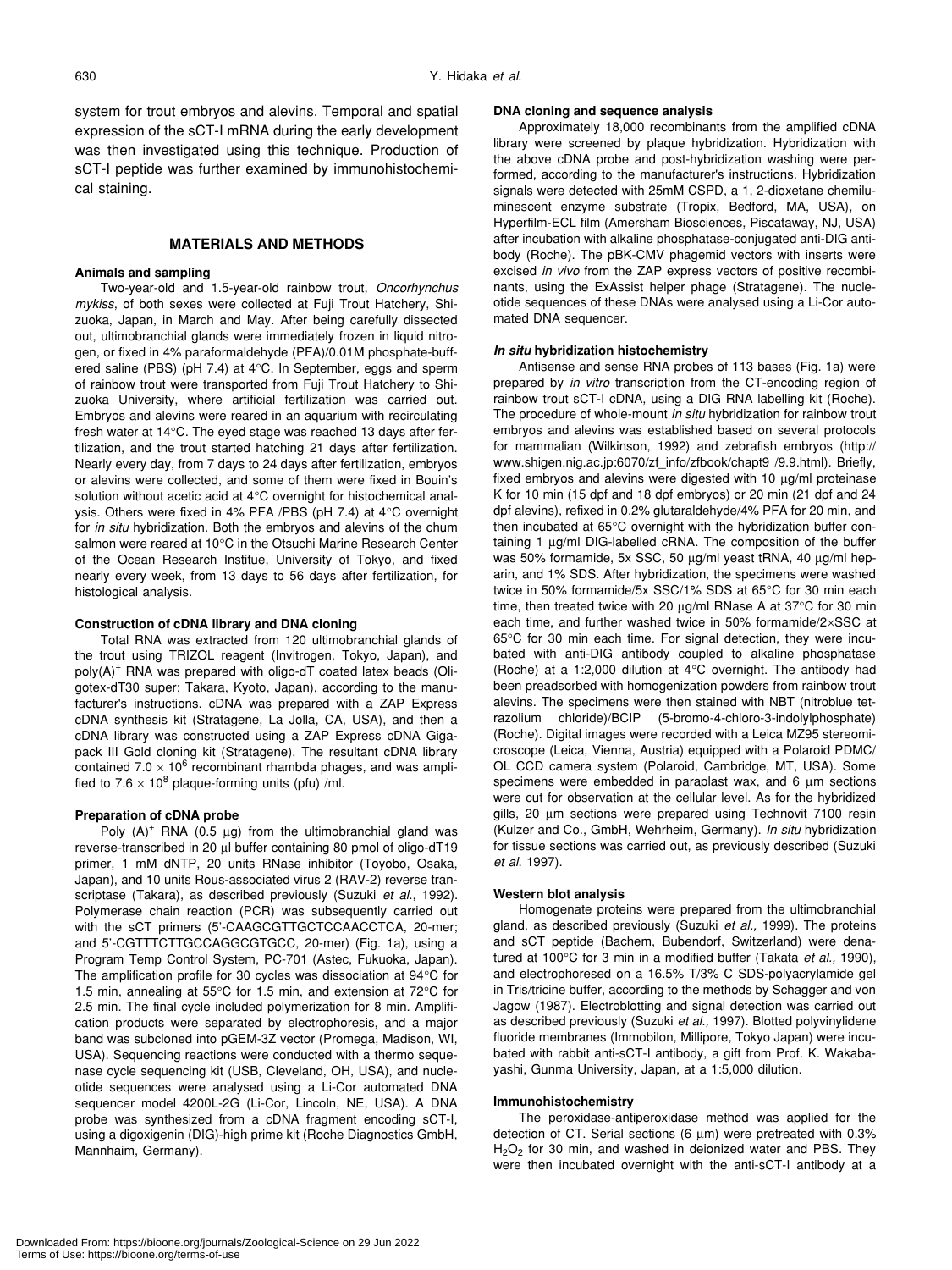| a | $sCT-1a$<br>$sCT-Ib$ |                                                                                                   | GAGAGAGAGAGGGCACAGAGCAGCGATTGGTATGAGGGCCACAGAGCAG -100                                                                                                                                                           | $-62$        |
|---|----------------------|---------------------------------------------------------------------------------------------------|------------------------------------------------------------------------------------------------------------------------------------------------------------------------------------------------------------------|--------------|
|   | sCT-la<br>$sCT-Ib$   |                                                                                                   | CGGTTGGTATGAGGAACAGATTCACAAGTTGGTCTAAAGCTTGAAGTACCTCAACTCATTCCA-TCTTCGTCCACGAAAACAACCAATCACGCAGGGACC                                                                                                             | $-1$<br>$-1$ |
|   | sCT-la<br>$sC1 - lb$ |                                                                                                   |                                                                                                                                                                                                                  | 100<br>100   |
|   | sCT-la<br>sCT-Ib     |                                                                                                   | CCATGACAGACCAAGTCACGCTAACTGACTATGAAGCCCGAAGGCTACTCAACGCCATCGTCAAGGAGTTTGTTCAAATGACTTCAGAGGAACTGGAGCA                                                                                                             | 200<br>200   |
|   | sCT-la<br>$sCT-1b$   |                                                                                                   | Calcitonin<br>ACAAGCCAATGAAGGAAATAGCCTGGATAGACCCATGTCCAAGCGTIGCTCCAACCTCAGCACCTGTGTGCTGGGCAAACTGTCACAAGAGCTGCACAAA                                                                                               | 300<br>300   |
|   | sCT-la<br>$sCT-1b$   |                                                                                                   | TTGCAGACGTACCCCCGCACCAACACGGGAAGTGGCACGCCTGGC <b>AAGAAACGCAGCTTGCCTGAGAGCAACCGCTATGCAAGCTATGGAGACTCATATG</b>                                                                                                     | 400<br>400   |
|   | sCT-la<br>$sCT-lb$   |                                                                                                   |                                                                                                                                                                                                                  | 500<br>500   |
|   | sCT-la<br>$sCT-Ib$   |                                                                                                   | CCGACTGCAGAGAAACCTTGATGTCCCGCAATGTCCCTGCTCTCTTTTTCTTTAGTTAAAATCCCCCTTTTTGACAGAGAATAAAATATATAAGTACAAA                                                                                                             | 600<br>586   |
|   | sCT-la<br>$sCT-Ib$   |                                                                                                   | GCAGAGTCCAATCCTTTAGATTTAGAAAGTGAATAATGATTTAGATTCACTTCCCTATCTTAAGGTGTATGATATCCCTTTACTATACAGATCATTCACA 700                                                                                                         | 586          |
|   | sCT-la<br>$sCT-Ib$   | ATATTTAAAAGTGTTAATCAAAACAAAAATCTTAATCAATGCTTCTTTCAACCGTGACTAGGGTTCTTTGTTTAATAAACATATTTTTTTATGCCAG |                                                                                                                                                                                                                  | 796<br>586   |
| b |                      | Rainbow trout sCT-la<br>Rainbow trout sCT-1b                                                      | N-terminal procalcitonin _<br>Signal peptide _________<br>MVMMKLSALLIAYFLVICQMYSSHAAPARTGLESMTDQVTLTDYEARRLLNAIVKEFVQMTSEELEQQANEGN<br>MVMMKLSALLIAYFLVICQMYSSHAAPARTGLESITDQVTLTDYEARRLLNAIVKEFVKMTSEELEQQANEGN | 73<br>73     |
|   |                      | Rainbow trout sCT-la<br>Rainbow trout sCT-Ib                                                      | Calcitonin __<br>C-terminal peptide<br>SLDRPMSKRCSNLSTCVLGKLSQELHKLQTYPRTNTGSGTPGKKRSLPESNRYASYGDSYDGI<br>SLDRPMSKRCSNLSTCVLGKLSQELHKLQTYPRTNTGSGTPGKKRSLPESNRYASYGDSYDGI<br>**<br>****<br>$\sim 100$            | 136<br>136   |

**Fig. 1.** Nucleotide sequences of sCT-Ia and -Ib cDNAs from the rainbow trout (a), and their deduced precursors (b). (a): The coding region for sCT precursors is indicated by gray boxes and a black box that specifies the sCT-encoding sequences. The positions of the sCT primers, utilized for initial DNA cloning, are shown under the sequences. The cRNA probes, used for *in situ* hybridization histochemistry, were prepared from the internal portion of sCT-Ia cDNA, which is indicated by a bar encompassing the sCT primer regions. Gaps marked by hyphens (-) are inserted to optimize homology. Dots represent the nucleotides identical with those of sCT-Ia cDNA. Nucleotides are numbered from 5' to 3', beginning with the first base in the coding region. The AATAAA polyadenylation signals are underlined, and a potential polyadenylation signal is double underlined. (b): The sCT-Ia and –Ib precursors are identical except for two amino acid residues (arrows). Asterisks denote potential signals for proteolytic processing, and full points indicate a sequence for potential N-linked glycosylation.

1:8,000 dilution. After washing in PBS, the sections were incubated with the bridge antiserum of goat anti-rabbit IgG antibody (Dako, Kyoto, Japan) at a 1:200 dilution for 2 h. Peroxidase-conjugated swine anti-rabbit IgG (Dako) was then applied, as the third antibody, at a 1:200 dilution for 1.5 h, and visualized with diaminobenzidine solution (15 mg/100 ml 0.05 M Tris/HCl buffer, pH7.6) including H<sub>2</sub>O<sub>2</sub> (16.7 µl/100 ml). Immunohistochemical controls, in which the primary antibody was omitted, did not show positive staining, confirming the specificity. Other sets of serial sections were stained with hematoxylin and eosin. Digital images were recorded with an Olympus BX60 microscope equipped with a Polaroid PDMC Ie CCD camera system (Polaroid).

## **RESULTS**

## **Molecular cloning of sCT cDNA**

There was a distinct cDNA band of approximately 100 bp observed after gel electrophoresis of RT-PCR products, which had been amplified from the ultimobranchial gland mRNA using the sCT primers. After isolation and subcloning of the cDNA fragment, the nucleotide sequences coding for sCT-I were determined by sequence analysis. The sCT-Iencoding fragment was then used as a probe to screen 18,000 recombinants from the rainbow trout cDNA library.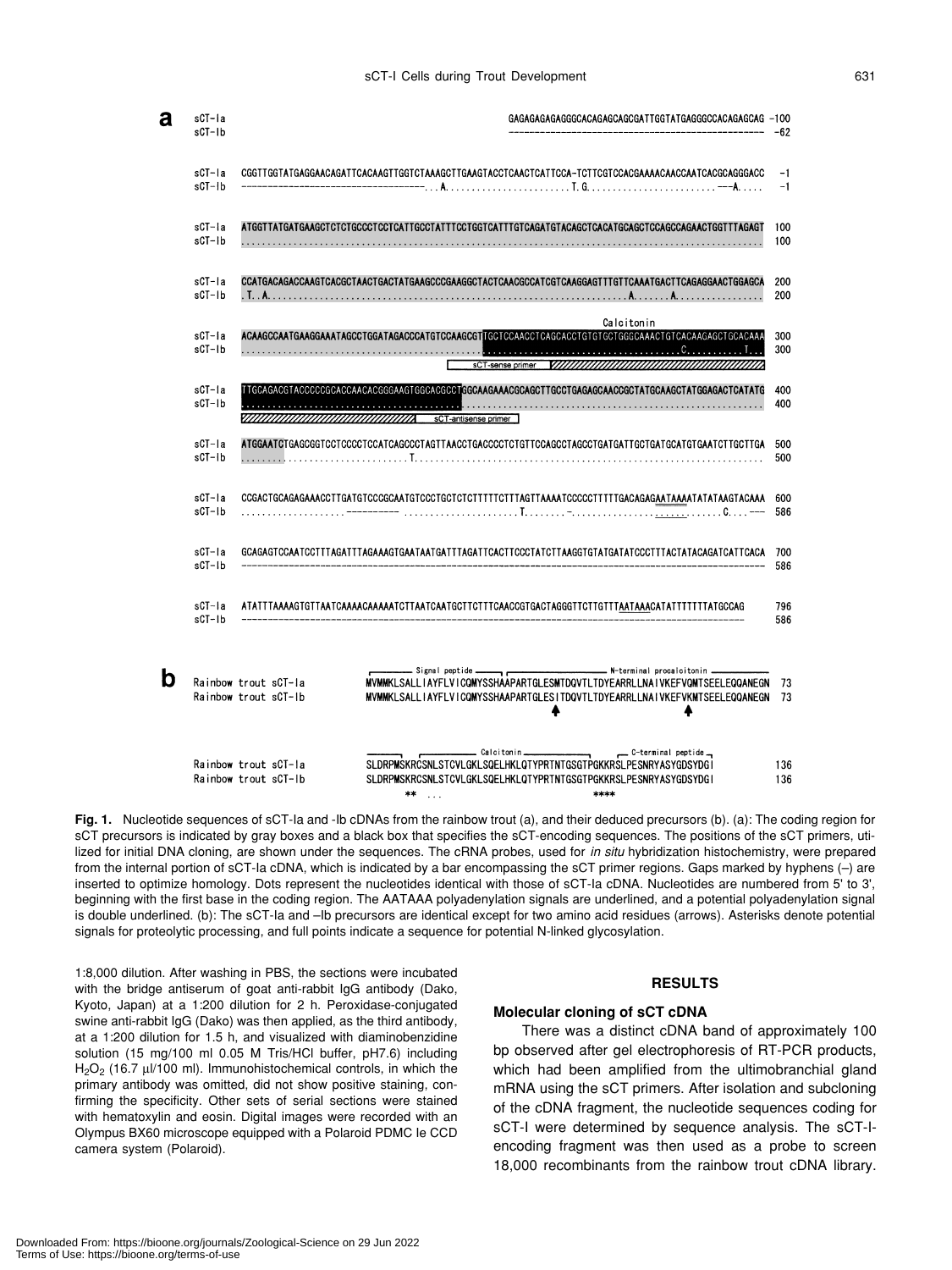About 1,080 positive CT clones were detected, and sequence analysis revealed the complete nucleotide sequences of two forms of sCT-I (sCT-Ia and -Ib) cDNAs (Fig. 1). In total, 22 positive clones were sequenced, and sCT-Ia and - Ib cDNAs were found in four clones and three clones, respectively.

## **Rainbow trout sCT cDNA and precursor**

The rainbow trout sCT-Ia (Accession number: AB094135) and -Ib cDNAs (Accession number: AB094136) consisted of 944 and 648 bases, respectively, excluding the poly(A) tail (Fig. 1a). Both the cDNAs were predicted to encode an N-terminal peptide of 80 amino acid residues, a putative cleavage site Lys-Arg, sCT-I, a cleavage and amidation sequence Gly-Lys-Lys-Arg, and a C-terminal peptide of 18 amino acids, and the precursors shared a 99% amino acid identity (Fig. 1b). The N-terminal peptide may be cleaved into a signal peptide of 25 amino acids and an Nterminal procalcitonin, by analogy with other teleost N-terminal peptides (Suzuki *et al.,* 1998) and human preprocalcitonin (Russwurm *et al.,* 1999). The rainbow trout sCT-I conserved a sequence for potential N-linked glycosylation (Asn88-Leu89-Ser90), although the biological significance of CT glycosylation has yet to be determined (Fig. 2).

## **Histological analysis of the ultimobranchial gland**

Development of the ultimobranchial gland was first examined by traditional histochemical methods with hema-



**Fig. 2.** Embryonic ultimobranchial gland in the parasagittal sections of rainbow trout embryos at 17 dpf (a, b) and 20 dpf (c), and of the alevin at 24 dpf (d), stained with hematoxylin and eosin. The ultimobranchial gland (arrows) is seen just caudal to the pharynx (Ph), characterized by the branchial arches and pouches, (a) and is positioned between the alimentary canal (Ac) and sinus venosus (Sv) (b, c, d). Folliculogenesis (arrow heads) has begun in this gland at 20 dpf (c). Presumptive ultimobranchial glands could not be localized at earlier stages. Br, brain; He, heart. Anterior is left. The scale bar =  $50 \mu m$ .



**Fig. 3.** *In situ* hybridization histochemistry for sCT-I mRNA in wax sections (6 µm) of the ultimobranchial gland of adult trout. (a): Cells in the ultimobranchial gland show an intense hybridization signal with the DIG-labelled antisense cRNA probe. (b): Control section to (a). No signal is seen by hybridization with the sense probe. Ts, transverse septum. The scale bar =  $50 \mu m$ .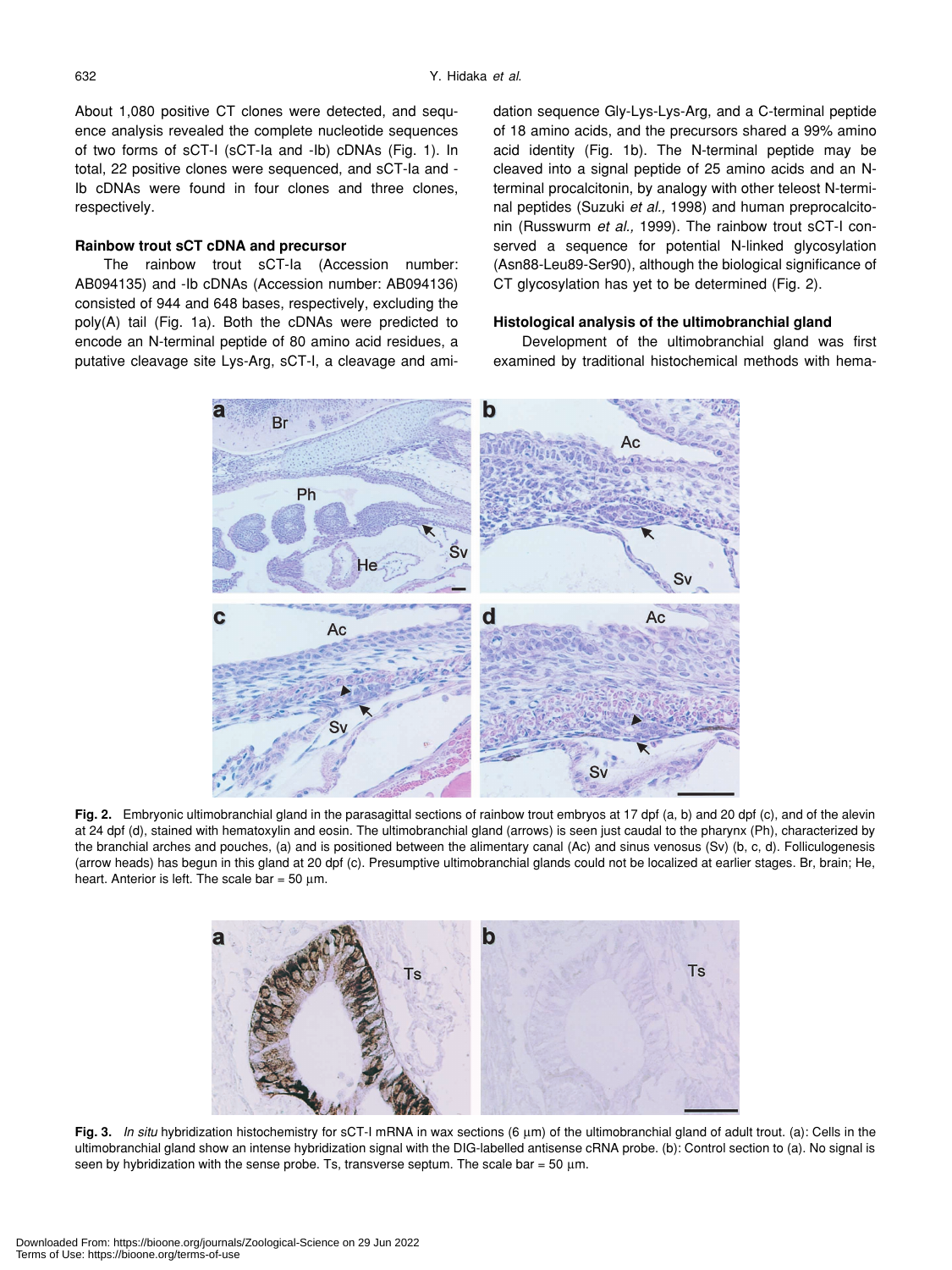toxylin and eosin. Distinct early rudiments of the ultimobranchial gland were observed 17 days postfertilization (dpf), as two disk-like cell masses posterior to the pharynx (Fig. 2a, b). They were located bilaterally close to the sagittal plane, facing the sinus venosus just beneath the alimentary canal. Both the location and overall structure of the ultimobranchial gland appeared to be relatively unchanged from 17 dpf to 24 dpf (3 days posthatch) (Fig. 2), but follicle-like structures became visible from 20 dpf (one day before hatching) (Fig.

2c, d).

The sCT-I gene expression was then investigated by whole mount *in situ* hybridization histochemistry with a DIGlabelled antisense RNA probe (Fig. 1a). Specificity of the probe was confirmed by detecting a strong signal throughout the ultimobranchial gland of the adult trout (Fig. 3a). This probe is considered to detect both sCT-Ia and –Ib mRNAs because the DNA region, from which the RNA probe was synthesized, has a 98% nucleotide identity between the sCT-Ia and -Ib cDNAs. The whole mount *in situ* hybridization detected a pair of weak signals under the alimentary canal,



**Fig. 4.** Expression of sCT-I mRNA in the developing ultimobranchial gland (a, b) and gill filaments (c) of rainbow trout, by whole mount *in situ* hybridization. (a): Ventral view of the hybridized 18 dpf embryo shows the earliest signal in a pair of the ultimobranchial glands (arrows) sited on the alimentary canal (Ac), and a parasagittal section of this embryo (inset) reveals that the signal originates in only some cells of the ultimobranchial gland. (b): The hybridization signal from the ultimobranchial gland (arrows) intensifies in the 24 dpf alevin, and a parasagittal section (inset) shows the signal coming from all the cells of this gland. Gi, gills; Pf, pectoral fin. Anterior is up. (c): The gill, dissected out of the hybridized 24 dpf alevin, shows distinctive signals over the elongating gill filaments (arrows). A parasagittal section (inset) of the distal part of gill filaments shows the signal to occur in all the cells of each gill filament, including the epithelial cells (arrowhead) and central cord cells (arrow). (d): Control gill to (c). The gill from the 24 dpf alevin hybridized with the sense probe exhibits no distinct signal. The scale bar to whole mounts = 100  $\mu$ m; the bar to insets of (a) and (b) = 10  $\mu$ m; the bar to the inset of (c) = 50  $\mu$ m.



**Fig. 6.** Production of sCT-I peptide in the developing ultimobranchial gland of rainbow trout, by immunohistochemical staining of wax sections (6 µm). No sCT-I immuno-labelling is seen in the ultimobranchial gland (arrow) of the 18 dpf embryo (a), but immunoreactive sCT-I appears in some cells of this organ (arrow) at 19 dpf (b). The number of immunoreactive cells and the intensity of the immuno-labelling have increased in the ultimobranchial gland (arrow) of the 24 dpf alevin (c). Ac, alimentary canal; Sv, sinus venosus. Anterior is left. The scale bar = 50 µm.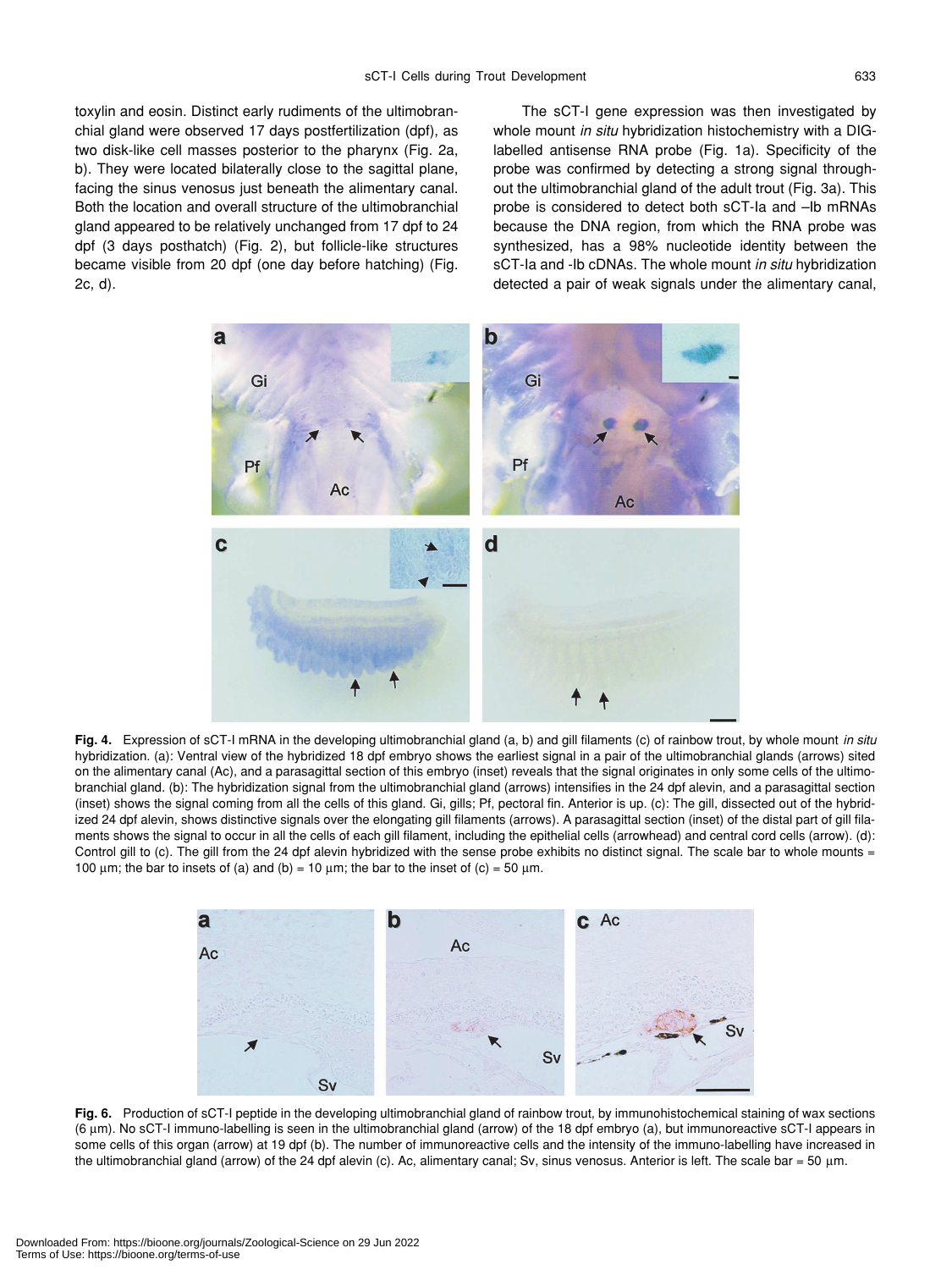just caudal to the gills, in 18 dpf embryos (Fig. 4a). Paraffin sectioning of the 18 dpf whole mounts revealed that the hybridization signals for sCT-I mRNA were scattered within the ultimobranchial gland and distributed only in some population of the cells (Fig. 4a, inset). Three in five embryos at 18 dpf showed sCT-I-positive signals in this organ, suggesting a developmental variation in the onset of sCT-I gene expression in the ultimobranchial gland. Thereafter, both the number of cells showing the hybridization signal and the signal intensity in this organ increased progressively with age (Fig. 4b).

To localize sCT-I peptide, a polyclonal antibody was applied for immunohistochemistry. Specificity of the antibody was assessed by Western blot analysis. As shown in Fig. 5 (lane 1), the anti-sCT antibody recognized sCT-I peptide as a prominent band of 3.5 kDa. This band was also detected intensely in the homogenate of trout ultimobranchial gland (Fig. 5, lane 2), indicating that this antibody detects sCT-I, but not its precursor. Immunohistochemical staining of wax sections with this antibody exhibited no labels until 19 dpf (Fig. 6a), at which time sCT-I immunoreactivity was observed in some cells of the ultimobranchical gland (Fig. 6b). As ontogeny proceeded, the sCT-I-positive cells increased in both number and stainability (Fig. 6c), which agrees with the expression pattern of the sCT-I mRNA (Fig. 4a, b).

As for tissues other than the ultimobranchial gland, hybridization signals for sCT-I mRNA were observed in the developing gill filaments. As the gill filaments just emerged from the pharyngeal arches, distinctive signals were not detected in these sites. However, the signals became evi-



**Fig. 5.** Western blot analysis with a rabbit anti-sCT-I antibody for sCT-I peptide (2 µg: lane 1) and the proteins prepared from the ultimobranchial gland of adult rainbow trout (10 µg: lane 2). After separated on 16.5% T/3% C SDS-PAGE, a prominent band of 3.5 kDa was immuno-detected in both lanes, confirming the specificity of this antibody and the production of sCT-I peptide in the ultimobranchial gland.



**Fig. 7.** Diagram showing the differentiation events concerning the sCT-I-producing cells during development of the rainbow trout (a) and chum salmon (b). The immunohistochemical data for chum salmon sCT-I (b) are cited from Sasayama (1989).

dent by 24 dpf (3 days posthatching), when the gill filaments elongated (Fig. 4c). Sectioning of the hybridized 24 dpf alevins displayed that the signal for sCT-I mRNA was distributed over the epithelial cells of each gill filament and in the distal part of the central cell cord running through the filament. (Fig. 6a, inset). However, no immunoreactive sCT-I was detectable in these cells (data not shown).

Histological analysis of chum salmon embryos and alevins with hematoxylin and eosin stainings also showed that a pair of primitive ultimobranchial glands occurred at 38 dpf (10°C) and developed in a similar manner to the rainbow trout (data not shown). All the results concerning the rainbow trout and chum salmon are summarized in Fig. 7.

### **DISCUSSION**

In the present study, two distinct cDNAs encoding sCT-I were cloned from the ultimobranchial gland of rainbow trout. The cloned sCT-Ia cDNA was 296 bases longer than sCT-Ib cDNA, but shorter transcripts for sCT-Ia precursor might be generated by use of a potential polyadenylation signal at positions 580–585 in the 3' non-coding region (Fig. 1a), as in the pink salmon that produces two sCT-I mRNA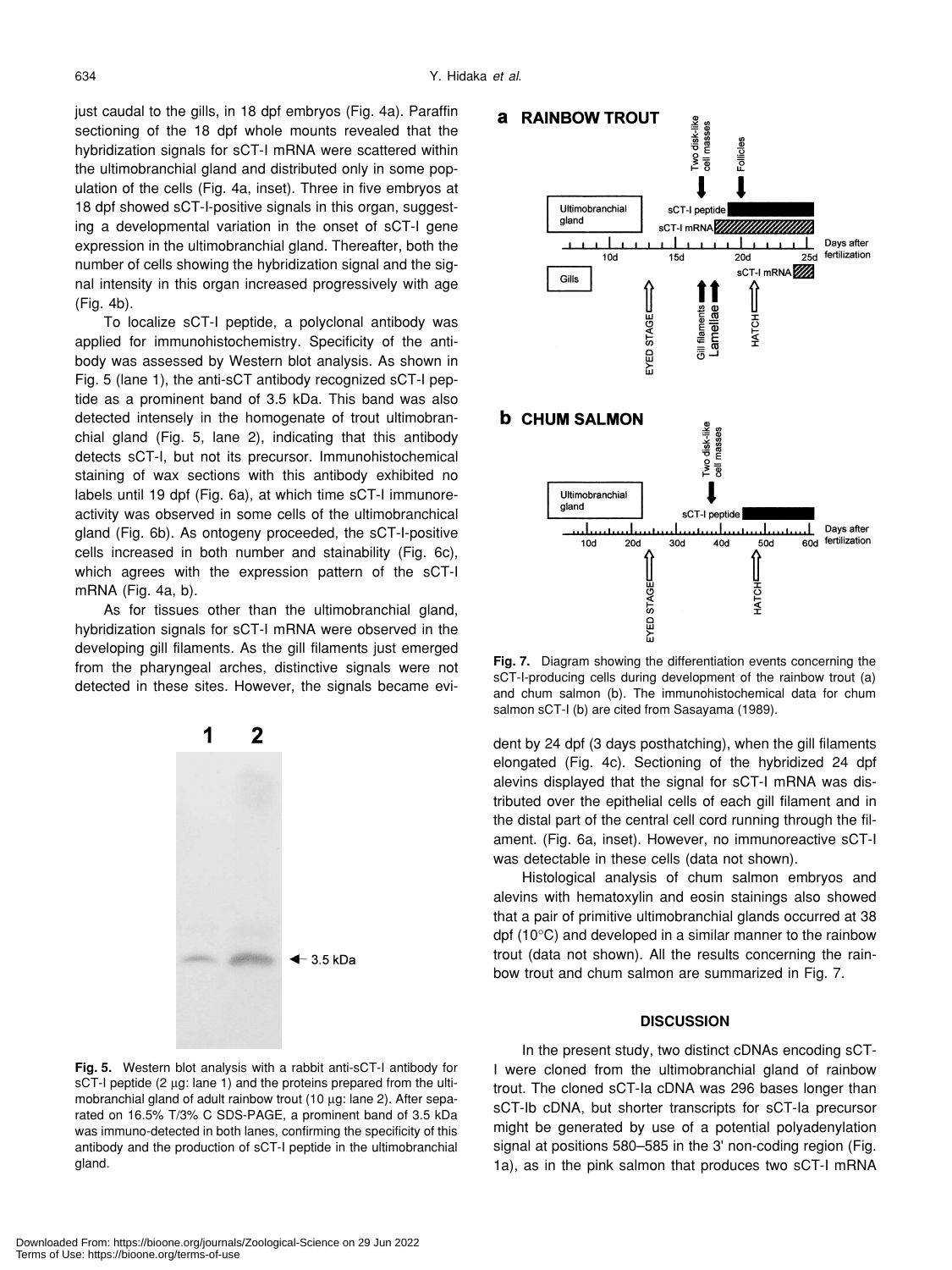species by alternative polyadenylation (Martial *et al.,* 1994). The initiation site for translation was predicted to be ATG at positions 1 to 3 in each cDNA (Fig. 1) because the sequence ACCATGG at positions -3 to 4 was identical with the consensus sequence for initiation sites in other eukaryotic genes (Kozak, 1981).

The present study surveyed both the expression of sCT-I mRNA and the synthesis of sCT-I peptide over the whole bodies of rainbow trout embryos and alevins, by whole mount *in situ* hybridization and immunohistochemistry. Hybridization signals for sCT-I mRNA were observed in a pair of the ultimobranchial glands and in the growing gill filaments. In mammals, it is well known that the ultimobranchial body develops from the ventral portion of the last pharyngeal pouches (Moore and Persaud, 1993; Manley and Capecchi, 1995), and it is therefore speculated that fish ultimobranchial gland may be derived in a similar manner (Copp, 1969). However, the present histological analysis could not localize the site from which the anlage of this gland is formed in early trout embryos.

In the trout ultimobranchial gland, sCT-I mRNA was first detected in 18 dpf embryos, and immunoreactive sCT-I was visible from 19 dpf. It is well documented that CT is synthesized and secreted by the ultimobranchial gland or thyroid Ccells after proteolytic processing of a larger precursor molecule (Sexton *et al.,* 1999; Pondel, 2000). Accordingly, the present molecular analysis has clarified the amino acid sequence of rainbow trout CT precursor in which the sCT-I portion is flanked by two putative cleavage sites: Lys-Arg and Gly-Lys-Lys-Arg, like other CT precursors (Clark *et al.,* 2002). In mammals, it is suggested by immunohistochemical staining that either prohormone convertase 2 (PC2) together with PC1 or PC2 alone are involved in the cleavage of procalcitonin in the C-cells (Tomita, 2000; Kurabuchi and Tanaka, 2002). Although neither PC1 nor PC2 have yet been cloned in the salmonids, homologous convertases seem to occur in the trout ultimobranchial gland just before or at 19 dpf, contributing to the production of sCT-I in this site.

The present conventional histochemical staining showed that in chum salmon embryos, the primitive ultimobranchial gland began to be formed at 38 dpf (10°C), and developed in a similar fashion to the rainbow trout. It is reported that immunoreactive sCT-I occurs in the ultimobranchial gland of chum salmon from 45 dpf (three days before hatching) onwards (Sasayama *et al.,* 1989). Although the developmental stages of rainbow trout have not been fully compared with those of chum salmon (Vernier, 1969), ontogeny of the ultimobranchial gland basically seems similar for these two species. It is possible that the developmental characteristics of the ultimobranchial gland, observed in the rainbow trout, might be also seen in all salmonid fish.

In teleosts, active sites of calcium deposition are considered to be the skeletal bone and scales (Sasayama, 1999), and it is reported that sCT stimulates the growth of these tissues in a cichlid fish (Wendelaar Bonga and Lammers, 1982). CT also suppresses osteoclastic activities in the scales of other fishes (Suzuki *et al.,* 2000a). In the rainbow trout, however, neither hard bones nor scales appeared to be formed during the present observation period, suggesting that the commencement of sCT production is not directly involved in the formation of hard tissues. On the other hand, recent reports have indicated that CT may have various roles in embryonic/foetal development (Pondel, 2000). For example, an *in vitro* study demonstrated that CT can increase avian embryonic cartilage growth primarily by promoting cartilage maturation through accelerating chondrocyte hypertrophy and matrix formation (Burch, 1984). In addition, CT receptor (CTR) mRNAs are expressed in most tissues of adult mammals (Kuestner *et al.,* 1994; Sexton *et al.,* 1999), and an embryological study utilizing transgenic mice with a 4.9-kb human CTR promoter/beta-galactosidase (LacZ) construct exhibits that CTR gene is expressed in various tissues such as the brain, spinal cord, muscle, and skin, during ontogeny (Jagger *et al.,* 2000). Similarly, a possible CTR mRNA is shown to exist in a number of tissues from a teleost (Suzuki *et al.,* 2000b). Although there is no direct evidence, it is possible that sCTR might occur in various tissues during ontogeny of rainbow trout, and that sCT, secreted from the ultimobranchial gland, might subserve a role in these tissues.

The present study showed hybridization signals for sCT-I mRNA in the gill filaments at 24 dpf, but the immunohistochemical staining failed to detect clear labeling for sCT-I peptide in these sites. One possible explanation for this discrepancy could be that sCT-I is secreted in very small amounts and/or via a rapid vesicular transport pathway. In murines, ectopic CT production is reported in uterine epithelial cells during the early stages of pregnancy (Ding *et al.,* 1994). Furthermore, blastocyst differentiation can be accelerated through receptor-mediated Ca signaling by CT treatment *in vitro*, suggesting a local function of the ectopic CT (Wang *et al.,* 1998). As mentioned above, in mice various tissues express CTR mRNA during ontogeny (Jagger *et al.,* 2000), and it is also shown using a HEK293 cell line stably expressing CTR1a isoform that CT can induce activation of the mitogen-activated protein kinase (MAPK) pathway (Chen *et al.,* 1998), which could mediate multiple cellular functions such as differentiation, transformation, and proliferation (Tanoue and Nishida, 2003). Because the specific binding of CT is detected in trout gills (Ariot-Bonnemaines *et al.,* 1983), sCT-I, produced in the developing gill filaments, might have some autocrine or paracrine actions.

Our failure to detect sCT-I immunoreactivity in the trout gills could be also interpreted as evidence that procalcitonin (proCT) is produced in these sites, because the anti-sCT antibody used in this study does not seem to recognize the pro-sCT-I molecule, judging from the results of the Western blot analysis (Fig. 5). In the last decade, numerous clinical studies have shown that blood concentrations of proCT are increased in systemic inflammation and sepsis (Russwurm *et al.,* 1999; Whicher *et al.,* 2001). Unexpectedly, proCT levels were elevated even in septic, thyroidectomized patients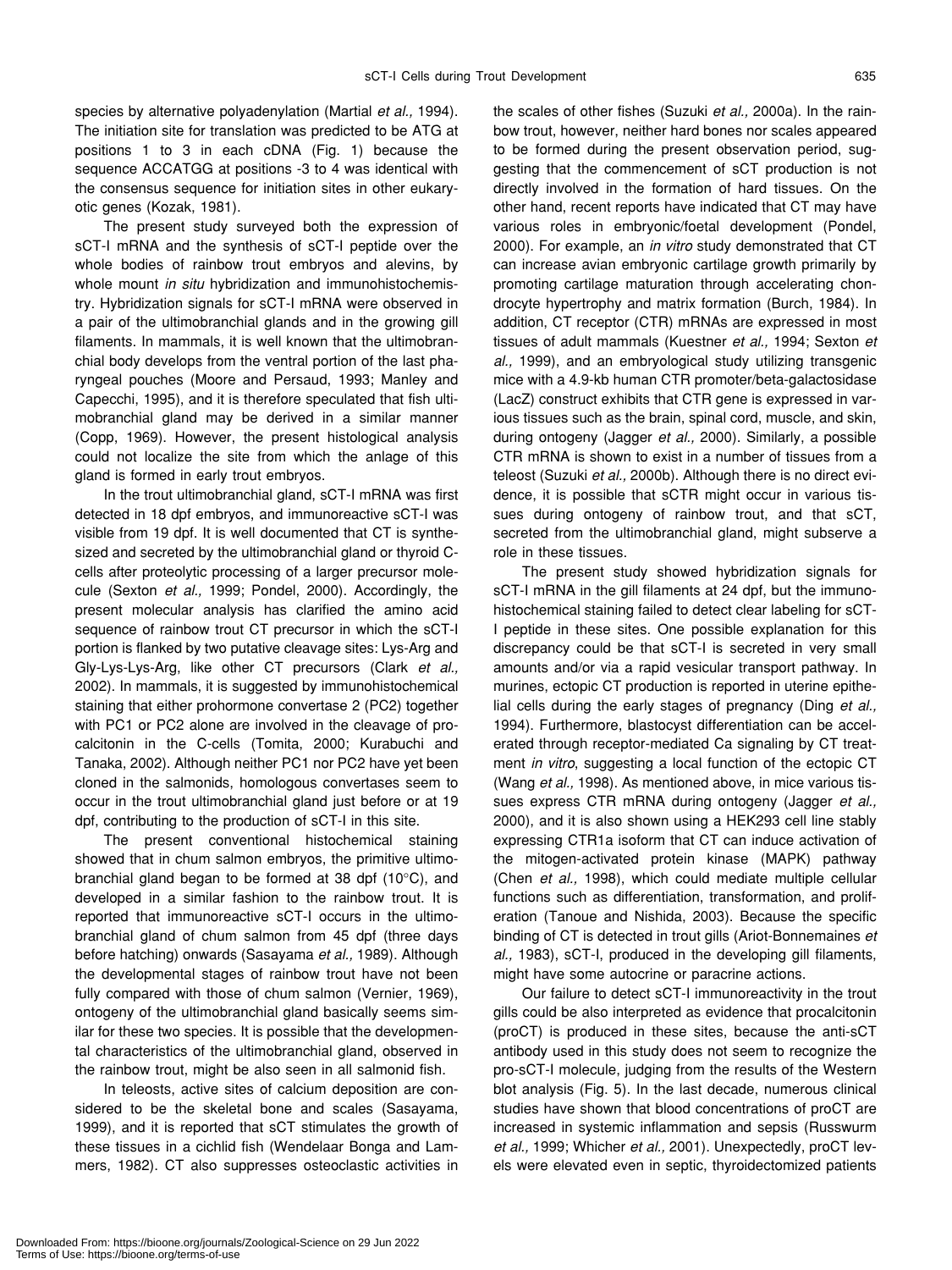(Assicot *et al.,* 1993), suggesting that the majority of proCT are secreted from cells other than thyroid C-cells. Whereas blood mononuclear cells and the liver are candidate sites of origin of proCT in mammals (Russwurm *et al.,* 2001; Whicher *et al.,* 2001), rainbow trout pro-sCT-I might be secreted from the gills. However, the physiological role of proCT is not yet known in fish.

Our *in situ* hybridization analysis revealed that the ultimobranchial gland of rainbow trout begins to express sCT-I mRNA at 18 dpf, and its expression levels increased drastically as ontogeny proceeded. Nothing is, however, known about the molecular mechanisms for initiating and intensifying sCT gene expression in this site. Our elucidation of the sCT-I cDNAs has now made it possible to identify the whole sCT-I genes of the trout and determine whether homologous enhancer elements occur in the 5'-flanking DNA of these sCT genes. In mammals, luciferase reporter assay with HeLa and 44-2C cell lines revealed that an 18-bp element (5'-GGCAGCTGTGCAAATCCT), located approximately 1 kbp upstream of the transcriptional initiation site of rat CT gene, has a strong enhancer activity (Tverberg and Russo, 1993). A nearly identical sequence to this element is also present in the human CT/CGRP enhancer region (Braod *et at.,* 1989; Peleg *et al.,* 1990). These distal enhancers contain potential binding elements for helix-loop-helix (HLH) protein and octamer-binding protein designated OB2. It is suggested (Lanigan and Russo, 1997) that the major HLH complex can be a heterodimer of the ubiquitous upstream stimulatory factor-1 and -2. Although OB2 protein has not yet been cloned, mobility shift competition assays indicate the existence of this factor in the CT/CGRP-producing CA77 and 44-2C cells, but not in non-C-cell lines such as HeLa, GH3, and Rat-1, suggesting that OB2 protein is a cell-specific activator. Therefore, OB2-like protein might occur in the ultimobranchial gland of rainbow trout by 18 dpf, enhancing sCT gene expression.

## **ACKNOWLEDGEMENTS**

We are grateful to the staff of Fuji Trout Hatchery for the sufficient supply of rainbow trout, and to the staff of the Fuji Branch of Shizuoka Prefectural Fisheries Experimental Station for providing a working place. We would like to thank Mses Yoshiko Koyama and Natsumi Ishihara, Shizuoka University, Japan, for their technical assistance. This work was supported by Grants-in Aid from the Ministry of Education, Science, Sports, and Culture of Japan, and in part by funds from the cooperative program (No. 115, 2002) provided by Ocean Research Institute, University of Tokyo.

## **REFERENCES**

- Ariot-Bonnemains Y, Fouchereau-Peron M, Moukhtar MS, Milhaud G (1983) Characterization of target organs for calcitonin in lower and higher vertebrates. Comp Biochem Physiol A 76: 377–380
- Assicot M, Gendrel D, Carsin H, Raymond J, Guilbaud J, Bohoun C (1993) High serum procalcitonin concentrations in patients with sepsis and infection. Lancet 341: 515–518
- Becker LK, Snider HR, Moore FC, Monaghan GK, Silva LO (1979) Calcitonin in extrathyroidal tissues of man. Acta Endocrinol 92: 746–751
- Bjornsson BT, Haux C, Forlin L, Deftos LJ (1986) The involvement of calcitonin in the reproductive physiology of the rainbow trout. J Endocrinol 108: 17–23
- Broad MP, Symes JA, Thakker VR, Craig KR (1989) Structure and methylation of the human calcitonin/alpha-CGRP gene. Nucleic Acid Res 17: 6999–7011
- Burch WM (1984) Calcitonin stimulates growth and maturation of embryonic chick pelvic cartilage growth *in vitro*. Endocrinology 114: 1196–1202
- Calta M (2002) Active chloride cell density in some tissues of rainbow trout (*Oncorhynchus mykiss* Walbaum, 1792) larvae during the early development stage. Folia Biol (Krakow) 50: 91–94
- Chen Y, Shyu J-F, Santhanagopal A, Inoue D, David J-P, Dixon SJ, Horne WC, Baron R (1998) The calcitonin receptor stimulates Shc tyrosine phosphorylation and Erk1/2 activation. J Biol Chem 273: 19809–19816
- Clark SM, Bendell L, Power MD, Warner S, Elgar G, Ingleton MP (2002) Calcitonin: characterisation and expression in a teleost fish, *Fugu rubripes*. J Mol Endocrinol 28: 111–123
- Copp DH, Cheney BA (1962) Calcitonin: a hormone from the parathyroid that lowers calcium level of the blood. Nature 193: 381–382
- Copp DH (1969) The ultimobranchial glands and calcium regulation. In "Fish Physiology, vol. II" Ed by WS Hoar, DJ Randall, Academic Press, New York, pp 377–398
- Ding QY, Zhu JL, Bagchi KM, Bagchi CI (1994) Progesterone stimulates calcitonin gene expression in the uterus during implantation. Endocrinology 135: 2265–2274
- Fraser LR, Pondel MD, Vinson GP (2001) Calcitonin, angiotensin II and FPP significantly modulate mouse sperm function. Mol Human Reprod 7: 245–253
- Gnessi L, Silvestroni L, Fabbri A, Moretti C, Panerai AE, Bonifacio V, Fraioli F (1984) Salmon calcitonin inhibits human sperm mobility *in vitro*. Biochem Biophys Res Commun 125: 199–204
- Hiraoka S, Suzuki M, Yanagisawa T, Iwata M, Urano A (1993) Divergence of gene expression in neurohypophysial hormone precursors among salmonids. Gen Comp Endocrinol 92: 292– 301
- Jagger C, Chambers T, Pondel M (2000) Transgenic mice reveal sites of calcitonin receptor gene expression during development. Biochem Biophys Res Commun 274: 124–129
- Jansz H, Martial K, Zandberg J, Milhaud G, Benson AA, Julienne A, Moukhtar MS, Cressent M (1996) Identification of a new calcitonin gene in the salmon *Oncorhynchus gorbuscha*. Proc Natl Acad Sci USA 93: 12344–12348
- Katoh F, Shimizu A, Uchida K, Kaneko T (2000) Shift of chloride cell distribution during early life stages in seawater-adapted killifish, *Fundulus heteroclitus*. Zool Sci 17: 11–18
- Kozak M (1981) Possible role of flanking nucleotides in recognition of the AUG initiator codon by eukaryotic ribosomes. Nucleic Acid Res 9: 5233–5252
- Kuestner ER, Elrod DR, Grant JF, Hagen SF, Kuijper LJ, Matthewes LS, O'Hara JP, Sheppard OP, Stroop DS, Thompson LD, Whitmore ET, Findlay MD, Houssami S, Sexton MP, Moore EE (1994) Cloning and characterization of an abundant subtype of the human calcitonin receptor. Mol Pharmacol 46: 246–255
- Kurabuchi S, Tanaka S (2002) Immunocytochemical localization of prohormone convertases PC1 and PC2 in the mouse thyroid gland and respiratory tract. J Histochem Cytochem 50: 903– 909
- Lanigan MT, Russo FA (1997) Binding of upstream stimulatory factor and a cell-specific activator to the calcitonin/calcitonin generelated peptide enhancer. J Biol Chem 272: 18316–18324
- Manley NR, Capecchi MR (1995) The role of Hoxa-3 in mouse thy-